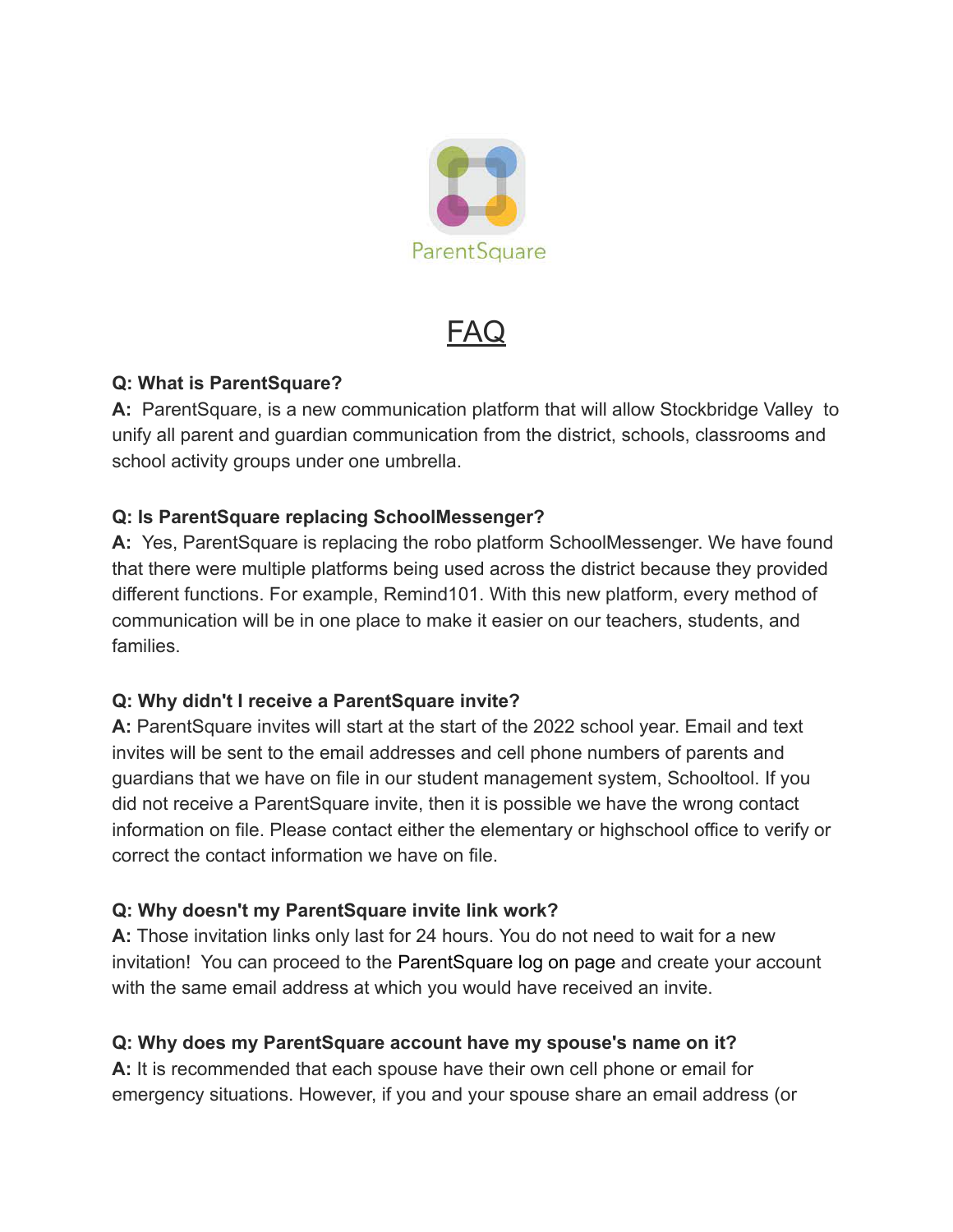have provided the same email address for each of you in our parent contact records, only one spouse will be able to log in to ParentSquare using that email address. The other spouse should use their cell phone number to log on.

### **Q: Do I have to use ParentSquare on my SmartPhone?**

**A:** No, if you prefer, you can navigate to <https://www.parentsquare.com/signin> from a computer and do all of the same ParentSquare activities.

### **Q: How do I find the ParentSquare app?**

**A:** To download, search for ParentSquare in the App Store.

# **Q: Will all teachers be using ParentSquare for home-to-school communication this year?**

**A:** By Fall 2022, ParentSquare will be the main source of communication for the district. However, this method of communication might not be utilized by all classrooms right away. This is a new platform, so please be patient.

# **Q: So is it possible to contact my child's teacher directly and privately? How does that work?**

A: Yes, once the feature is enabled, and teachers start to use the platform, parents and guardians can contact their child's teacher privately by using the direct messaging tool. On the home page, click on "Messaging" in the left sidebar. From here, you can send a direct message to your child's teacher that only you and the teacher can see. You can also send messages to other staff members at the school, such as your child's coaches and club leaders[.](https://parentsquare.zendesk.com/hc/en-us/articles/204215089-Send-a-private-or-group-message-)

### **Q: Who will ParentSquare contact?**

**A:** ParentSquare will notify those contacts listed as a Primary Parent, Parent, Guardian or a customized role called: PS Guardian approved contact within Schooltool. ParentSquare is an all-in-one platform that contains personally identifiable information for each student, therefore, we only engage with those designated contacts.

## **Q: My babysitter/grandmother/uncle wants information about inclement weather closures/delays but can't create an account. Can I share my username/password with them?**

A: No. Sharing a password will allow a user to see personally identifiable information about the student. Since Parent Square is an all-in-one tool, the information the end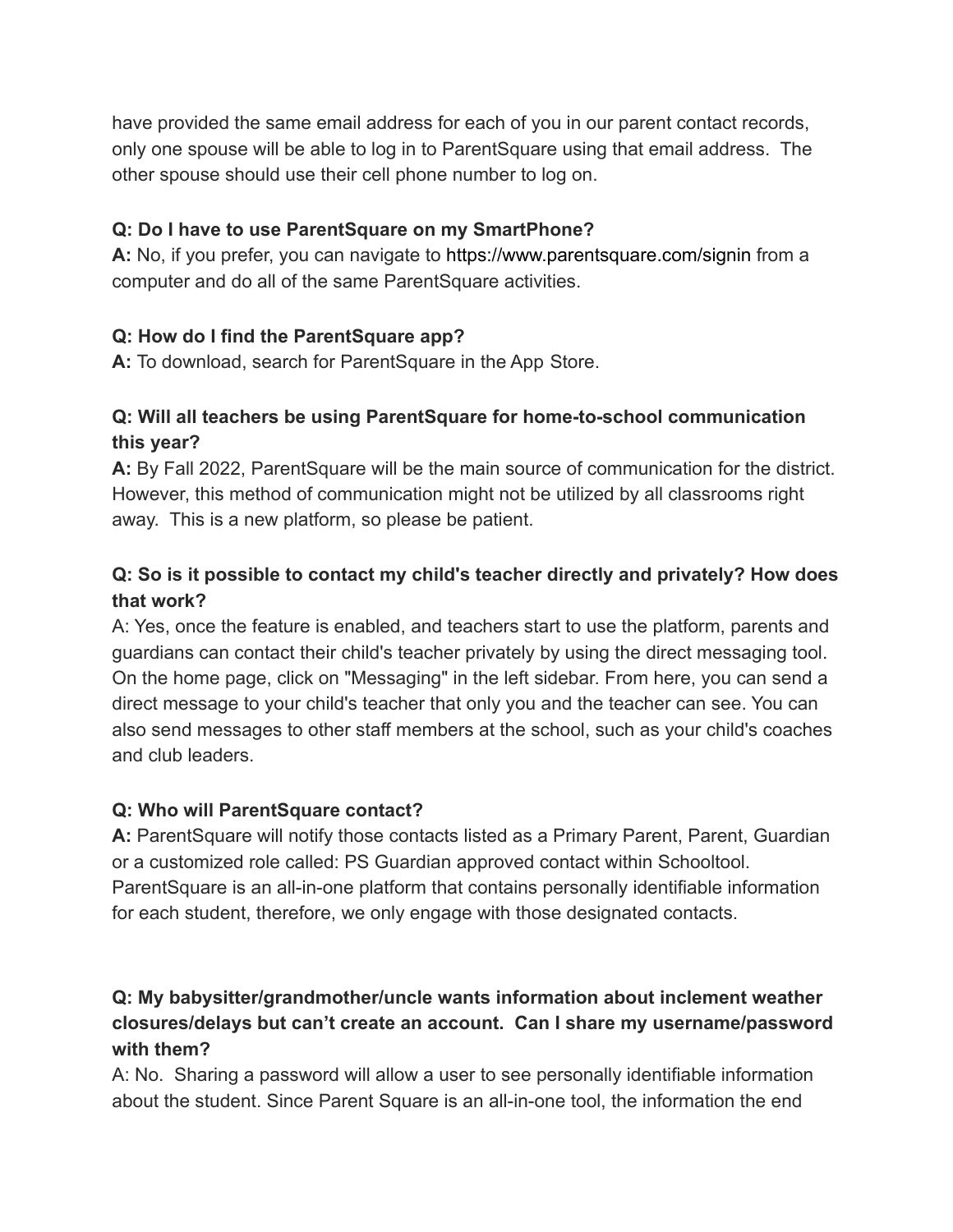user would see would be attendance notifications, lunch balance information, direct messages, and in the near future, behavioral content and report cards.

## **Q: We are a split-family with restrictions. Will my ex see my contact information?**

**A:** No. Each contact has the functionality of creating their own private account. They will, however, see everything related to the shared student. They will NOT see contact information on the other parent.

## **Q: I am not a direct parent or guardian but would like to be notified about school closings. How can I be notified?**

**A:** The district uses many different communication platforms when it comes to snow days and non-emergency announcements.

Stockbridge Valley school closings will be announced on the following broadcast outlets:

RADIO stations: WFRG-104.0, WLZW-98.7, WIBX-950 AM, and WODZ-96.1 TELEVISION stations- News 10 Now, WKTV (Channel 2), WSTM (Channel 3), WIXT (channel 9), WUTR (channel 20) and WFXV (Channel 33)

### **Q: Is ParentSquare for students as well?**

**A:** Yes. Even though it's called ParentSquare, there is a platform specifically for students called StudentSquare. The platform is the same as what the parents see, just named differently for students.

### **Q: What grades can see StudentSquare?**

**A:** StudentSquare will be turned on automatically for students in grades 9-12. For students in grades 7-8 who have email addresses and want access to StudentSquare, the district will need a release form.

### **Q: Will ParentSquare be used for classroom assignments?**

**A:** No. ParentSquare is not the main source for classroom assignments. However, teachers can utilize the platform to remind families and students on due dates if they choose.

## **Q: If I change my contact information (phone number, email address), how long does it take until that change is in effect?**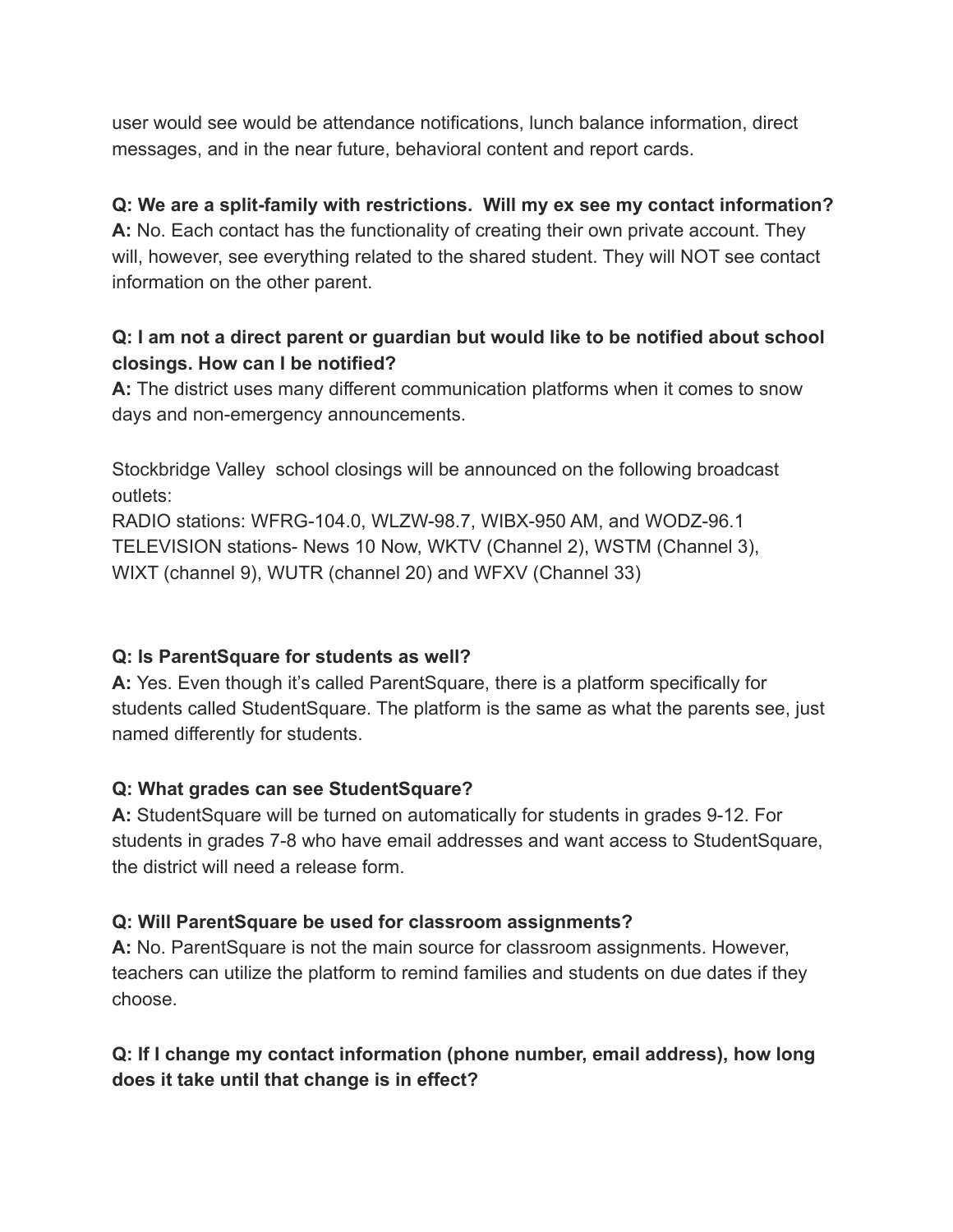**A:** It can take up to 24 hours for your contact information to be synced from Schooltool to ParentSquare.

## **Q: My email is correct in ParentSquare. Why am I not receiving emails?**

**A:** Please check your spam to see if any ParentSquare messages ended up there, and mark them as "Not Spam." Also add donotreply@parentsquare.com to your email contacts so your server recognizes our messages. If you still are not receiving emails, please contact support@parentsquare.com .

# **Q: How can I add another child to my account? How can I add another school to my account?**

**A:** If you wish to add another child to your account, you will have to ensure your school's information system has registered your contact information and you are associated with your child. ParentSquare will always reflect the most current information received from the school's information system, Schooltool.

## **Q: How do I change my ParentSquare password?**

**A:** Please go to parentsquare.com and on the login page click "Forgot Password." Put in your email or phone number and you will be sent a link to reset your password.

### **Q: Can I change the email and/or cell phone number on my account?**

**A:** If you wish to change your contact information, please click on your name in the top right corner and go to "My Account." From your account page, click "Edit Account" and you will be able to change your contact information. Any changes made in ParentSquare will be reported to the Student Registration office and confirmed so that it is reflected correctly in Schooltool. Please note that it can take up to 24 hours for this change to take effect.

# **Q: English is not my first language. How can I receive content in my native language?**

**A:** You can customize your language settings by going to "My Account" and clicking "Change This" under language settings. From there, you can choose any language you prefer from the drop down menu and you will start to receive content in that language.

# **Q: I am getting too many messages from ParentSquare, is it possible to receive less notifications?**

**A:** Yes, you can customize your notification settings by going to your homepage and clicking on your name in the top right corner and selecting "My Account" from the drop down menu. On your account page, you can find your notification settings in the top